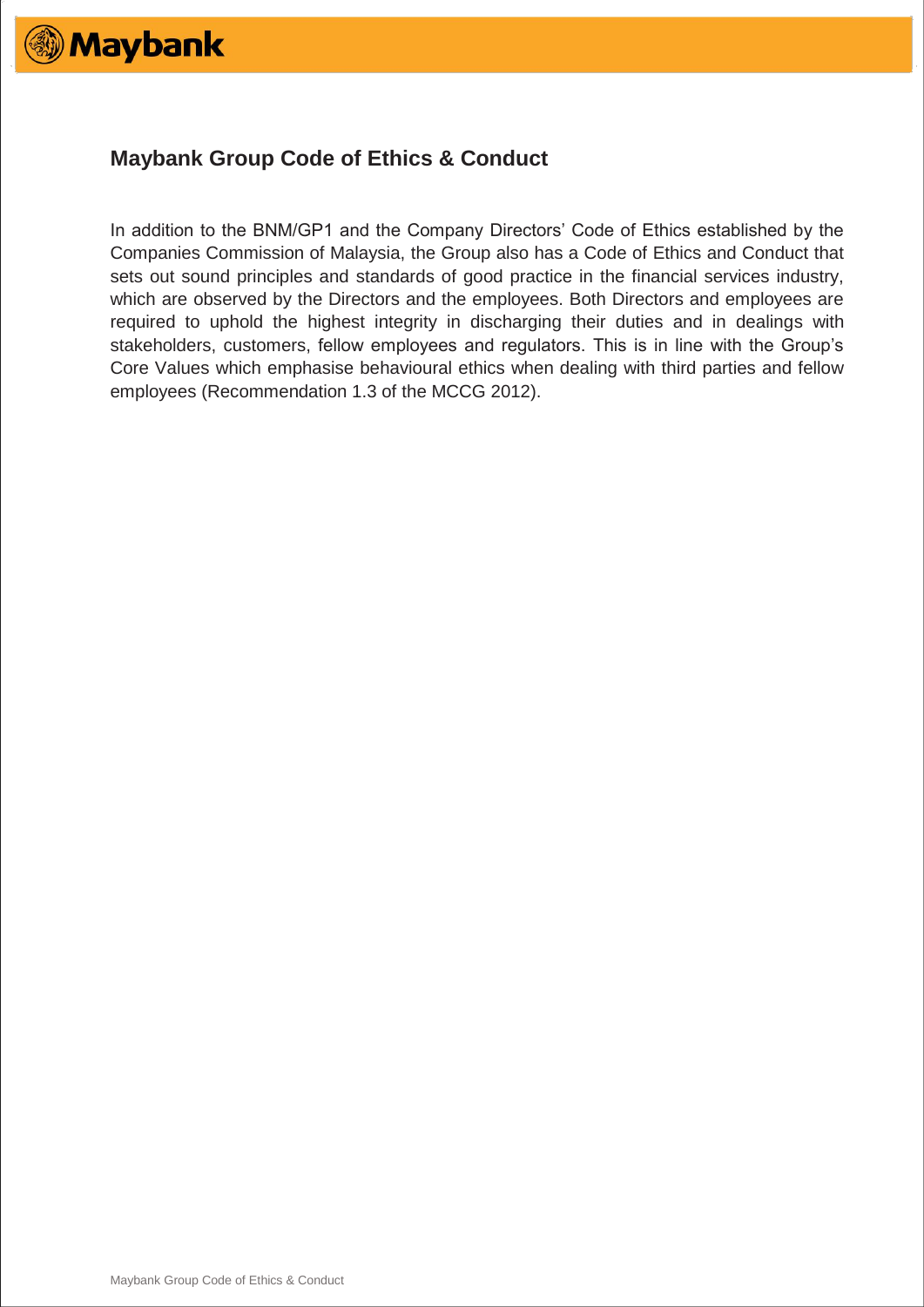# **Contents**

| 1.0 |                                                                        |  |
|-----|------------------------------------------------------------------------|--|
| 2.0 |                                                                        |  |
| 3.0 |                                                                        |  |
| 4.0 |                                                                        |  |
| 5.0 |                                                                        |  |
| 6.0 |                                                                        |  |
| 7.0 |                                                                        |  |
| 8.0 |                                                                        |  |
| 9.0 |                                                                        |  |
|     |                                                                        |  |
|     |                                                                        |  |
|     |                                                                        |  |
|     |                                                                        |  |
|     | 14.0 Prohibited Conduct Of Person In Posession Of Inside Information18 |  |
|     |                                                                        |  |
|     |                                                                        |  |
|     |                                                                        |  |
|     |                                                                        |  |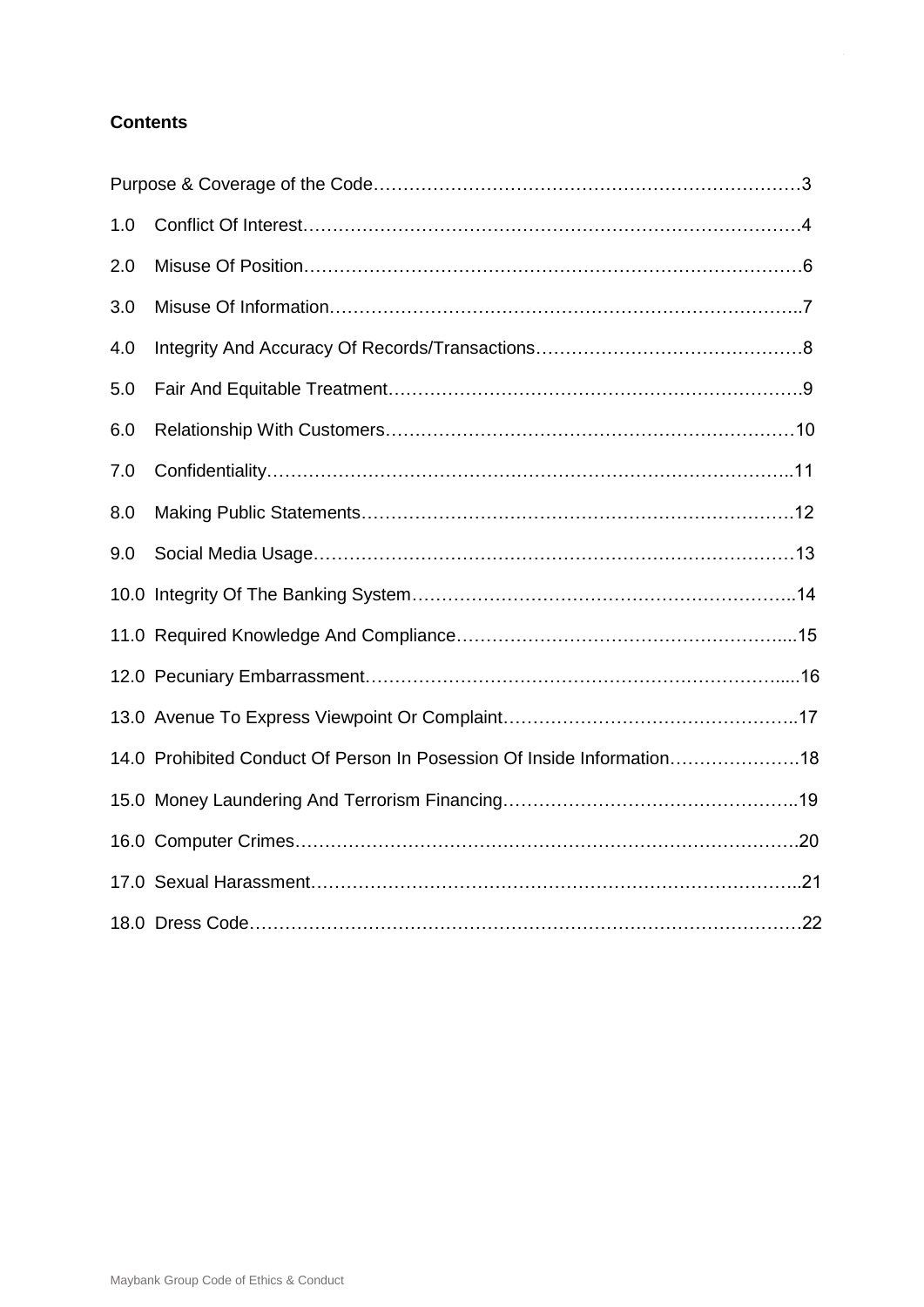#### **Purpose**

Maybank Group as a custodian of public funds has a responsibility to safeguard its integrity and credibility. This is necessary to preserve depositors' and investors' confidence in the business of the Bank.

As we know, the public places a very high level of trust and confidence on our staff especially those involved in higher responsibility. In fact, we owe this to our customers and it is everybody's responsibility to ensure that our Organization is professionally managed and soundly based. Employees are expected to carry out business activities and represent the company with highest standards of conduct in letter and in spirit of the Code of Ethics.

As such, it is necessary to have documented ethical rules to be issued as guidelines in order to achieve such a level of conduct and behaviour for every employee.

This Code of Ethics and Conduct of staff stipulates the sound principles that will guide all employees in Maybank Group in discharging their duties. It sets out the standards of good banking practice.

Maybank Group adopts the Code of Ethics For the Financial Services Industry. All employees in Maybank Group are to discharging their duties in accordance with the principles set out herein. A copy of the Code of Ethics For the Financial Services Industry is enclosed and marked as Annexure 1.

The purpose of the Code is to:-

- 1. uphold the good name of the Maybank Group and to maintain public confidence in the Organization:
- 2. maintain public confidence in the security and integrity of the banking system;
- 3. maintain an impartial and unbiased relationship between the Maybank Group and its customers; and
- 4. uphold the high standards of personal integrity and professionalism of the Maybank Group staff.

#### **Coverage of the Code**

This Code of Ethics and Conduct applies to all staff working in the Maybank Group. Certain clauses will continue to apply to the staff even after they have ceased employment with the Maybank Group.

For all countries in which the Maybank Group operates in, this Code of Ethics and Conduct, where applicable, is to be read appropriately in accordance with the relevant legislations (if any), in the respective Countries. They are also required to refer to the Employee Guidelines/Handbook which governs their respective Countries and Business Operations.

All employees in the Maybank Group are bound to observe all legislations which may have a more comprehensive coverage of the subject matters contained in this Code.

The provision of this Code is deemed to be part of the Terms and Conditions of Service for all employees.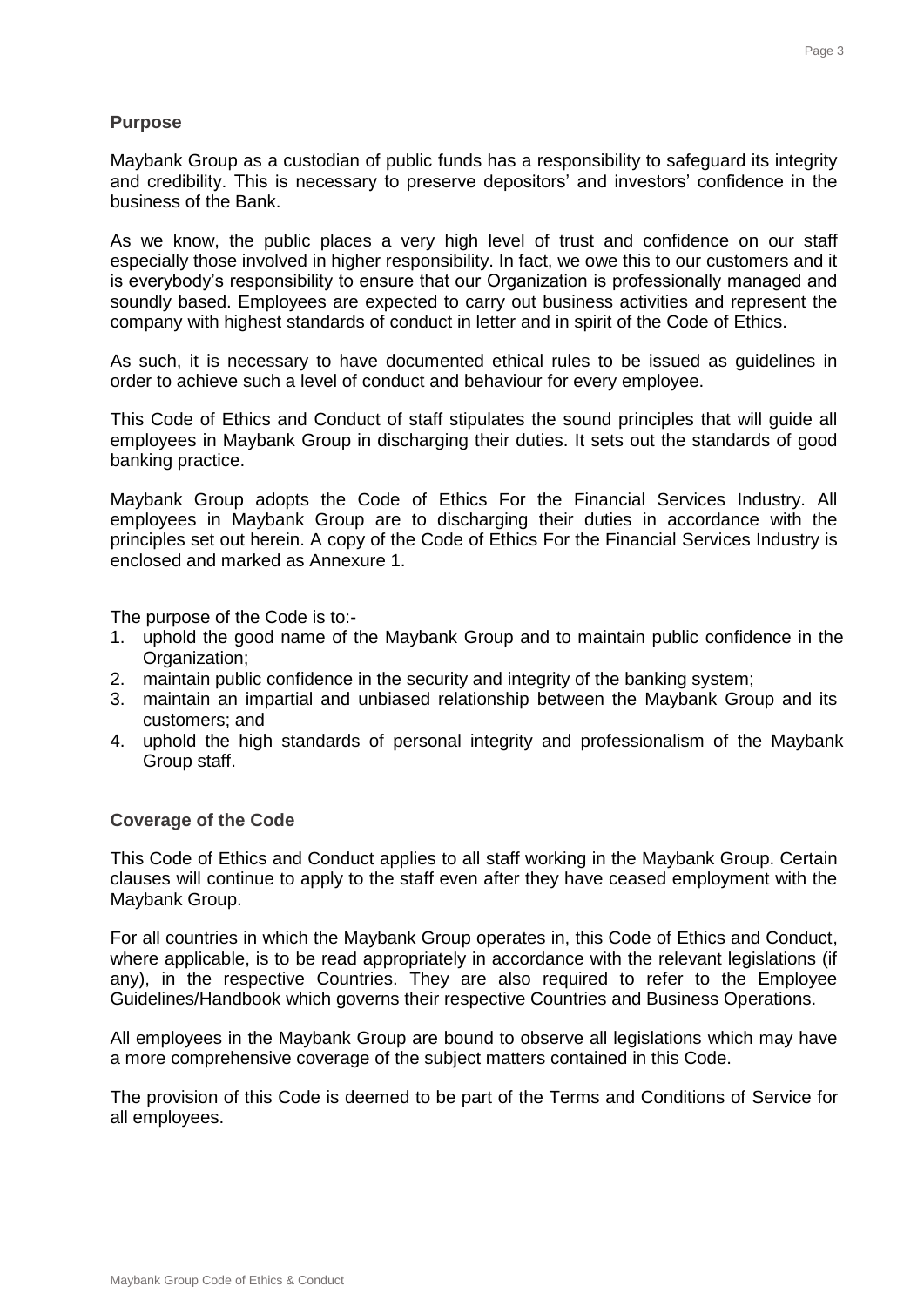## **1.0 CONFLICT OF INTEREST**

Staff must not engage directly or indirectly in any business activity that competes or conflict with the Maybank Group's interest. These activities include, but are not limited to the following:-

# **a. Outside Financial Interest**

Where staff has a financial interest in a customer, whether as a sole proprietor, partner, shareholder, creditor or debtor, such an interest must be disclosed immediately to the staff's immediate supervisor who in turn should report to the management. Thereafter, the staff should not be directly involved in the Maybank Group's dealings with the customer so long as the interest continues to exist.

The above restriction does not apply in cases where staff has holdings of publicly quoted securities unless the management considers the interest to be material, and the financial interest is considered likely to impair the objectivity of the staff concerned. In any case, holdings of five (5) percent or more of the voting shares of a public quoted company would be regarded as material.

When a conflict of interest arises between Maybank's Group and the customers or between the staff and the customers and where such conflict is apparent, the customer should be made aware of the consequences that may arise from the obligation.

In assigning duties, supervisors should not place their subordinates in situations where conflict of interest could arise.

## **b. Other Business Interest**

It is considered a conflict of interest if a staff conducts business other than the Maybank Group's business during working hours.

Where the acquisition of any business interest or participation in any business activity outside the Maybank Group and working hours demands excessive time and attention from the staff, thereby depriving the Maybank Group of the staff's best effort on the job, a conflict of interest also arises.

## **c. Other Employment**

Before making any commitment, staff is to discuss with the management on possible part-time employment or other business activities outside the financial institution's working hours. The written approval of the Head, Group Human Capital or any other designated person should be obtained before the staff embarks on a part-time employment or other business activities. Approval should be granted only where the interest of the Maybank Group will not be prejudiced.

Staff shall devote his whole time and attention during working hours to his duties in the Maybank Group.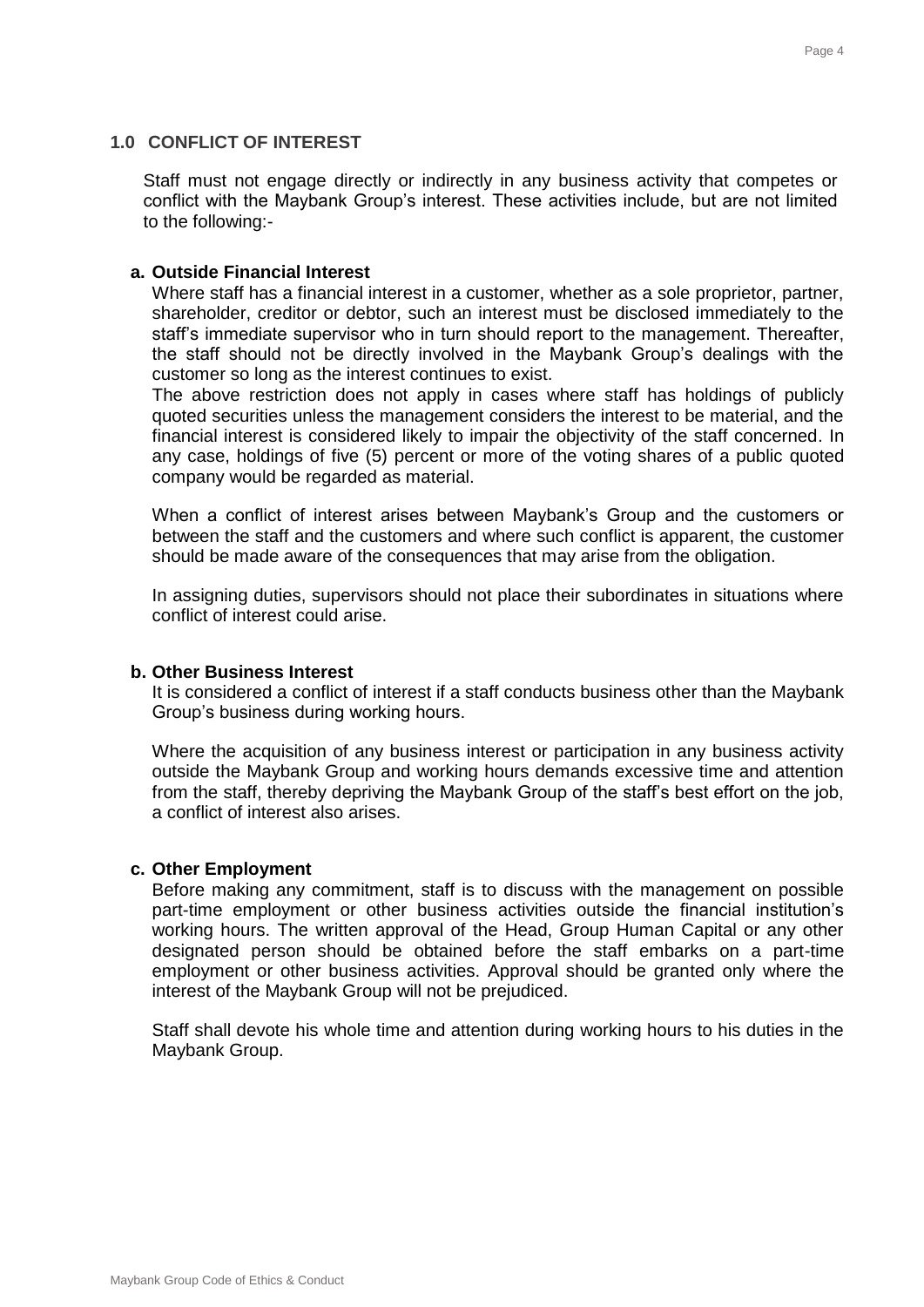# **d. Entertainment & Gifts**

Giving and receiving of gifts can affect or be seen to affect business judgment hence may give rise to a conflict of interest. In such circumstances employees are to strictly comply with the Maybank Group's Corporate Gifts and Entertainment Policy when it comes to receiving or giving of gifts and receiving or giving of entertainment to/from any third parties, including but not limited to the Maybank Group's customers, suppliers/vendors or consultants.

# **e. Credit Facilities**

Staff should not approve credit facilities or any other transactions:-

- a. To themselves;
- b. To any of their family members; and
- c. To firms, companies or corporations in which they or their family have an interest

Staff should not derive any improper benefits either in kind or in monetary at the expense of the Maybank Group or its customers.

Staff also should not obtain for themselves or any of their family members any property or any business advantage that properly belongs to the Maybank Group or to its customers.

# **f. Corporate Directorship**

Staff must not solicit corporate directorship. A staff should not serve as a director of another corporation without the approval of the Board of Directors. Employees who hold directorships without such approval must seek approval immediately, if they wish so to remain as directors of other corporations.

However, staff may act as directors of non-profit Public Service Corporations, such as religious, educational, cultural, social, welfare, philanthropic or charitable institutions, subject to policy guidelines in the Maybank Group.

# **g. Trusteeships**

Staff must not solicit appointment as executors, administrators or trustees of the Maybank Group's customers' estates. If such an appointment is made and the staff is beneficiary of the estate, his signing authority for the estate's bank account(s) must be approved by the Board of Directors who will not unreasonably withhold approval.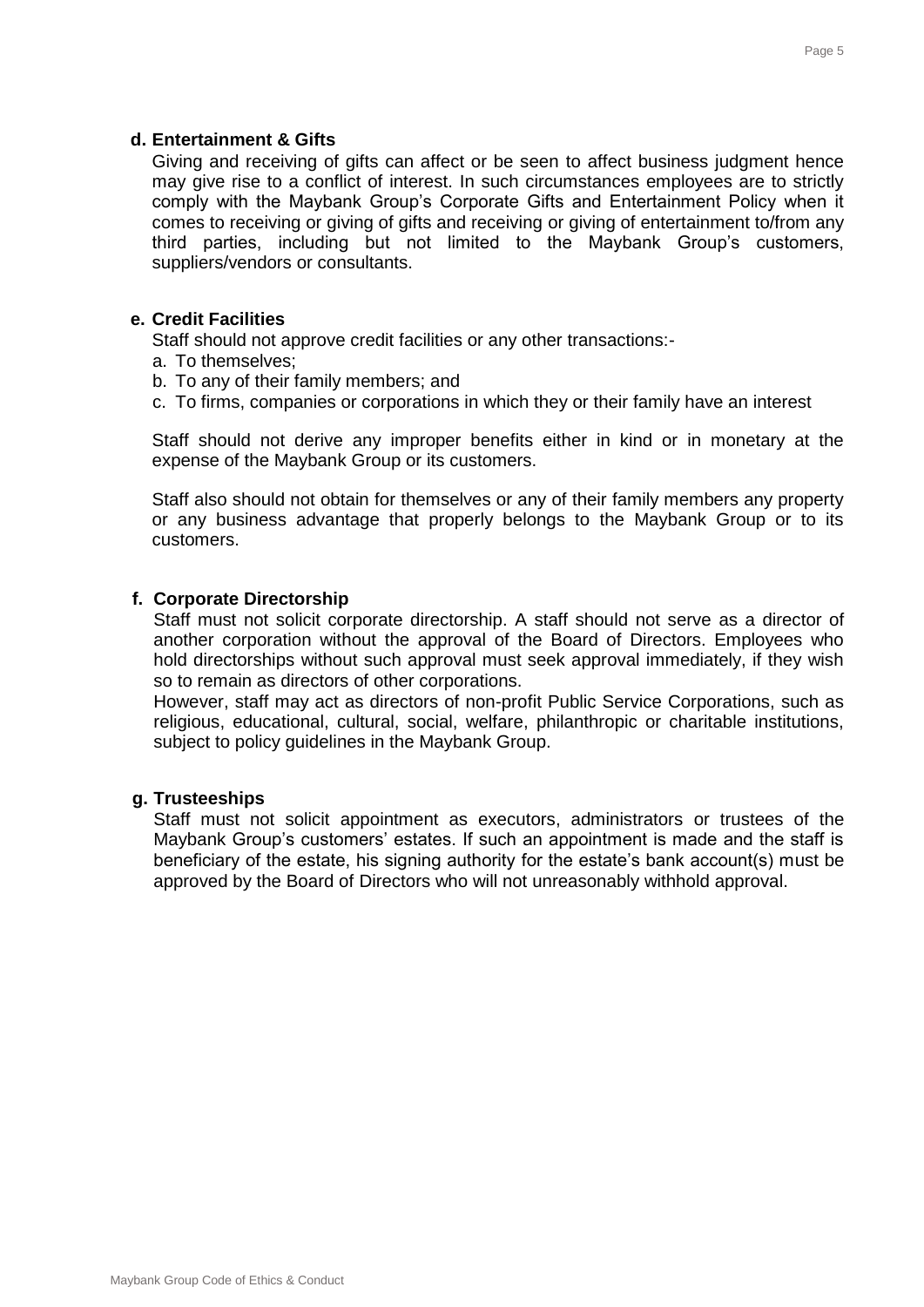## **2.0 MISUSE OF POSITION**

- 2.1 Staff should not abuse their position in the Maybank Group to take advantage of any information obtained in the course of duty for personal benefit or for the benefit of other persons.
- 2.2 Staff should not make use of their position in the Group to solicit or receive favours from the Group's customers in exchange either for:-
	- granting them banking facilities;
	- granting them favourable banking terms and conditions; or
	- deliberately not exercising due diligence on delinquent accounts for a favour.
- 2.3 Staff should not bribe customers when soliciting business. Corporate gifts offered or presented to customers on marketing trips, and gifts offered for deposits are not considered examples of bribes.
- 2.4 Staff should not solicit the following from customers or other parties:-
	- favours:
	- preferential or concessionary offers; or
	- gifts of any form, including cash, bonds, negotiable securities, personal loans, airline tickets, discounts or use of vacation or other entertainment facilities or property.
- 2.5 Staff should, whenever possible, discourage their customers and brokers from offering them personal gifts, favours or services.
- 2.6 Staff should not make use of their position in the Maybank Group:
	- a. To solicit corporate directorships from the Maybank Group's customers, unless the member of staff is appointed to the Board to represent the Maybank Group's interest; or
	- b. To borrow from or become indebted to these customers.
- 2.7 It is the duty of all staff to ensure that no other staff in the Maybank Group should misuse his or her position in the Maybank Group. Staff who are aware of any such irregularities in the course of their work owe a duty to report such irregularities in confidence to the Maybank Group.
- 2.8 Staff must not use the Maybank Group's name or facilities for personal advantage in political, investment or retail purchasing transaction, or in similar types of activities. Staff and their relatives, must not use their connections with the Maybank Group to borrow from or become indebted to customers or prospective customers. The use of position to obtain preferential treatment, such as in purchasing goods, shares and other securities, is strictly prohibited.
- 2.9 Further, staff must not use the Maybank Group's facilities and influence for speculating in commodities, gold, silver, foreign exchange or securities, whether acting personally or on behalf of friends or relatives. Such misuse of position may be grounds for dismissal. Staff should also not provide mutually beneficial transactions to staff of other institutions in return for similar facilities designed to circumvent the provisions contained in this Code.

Note: Under this clause, reference to 'customers' wherever it appears also include reference to 'vendors/suppliers of goods and services'.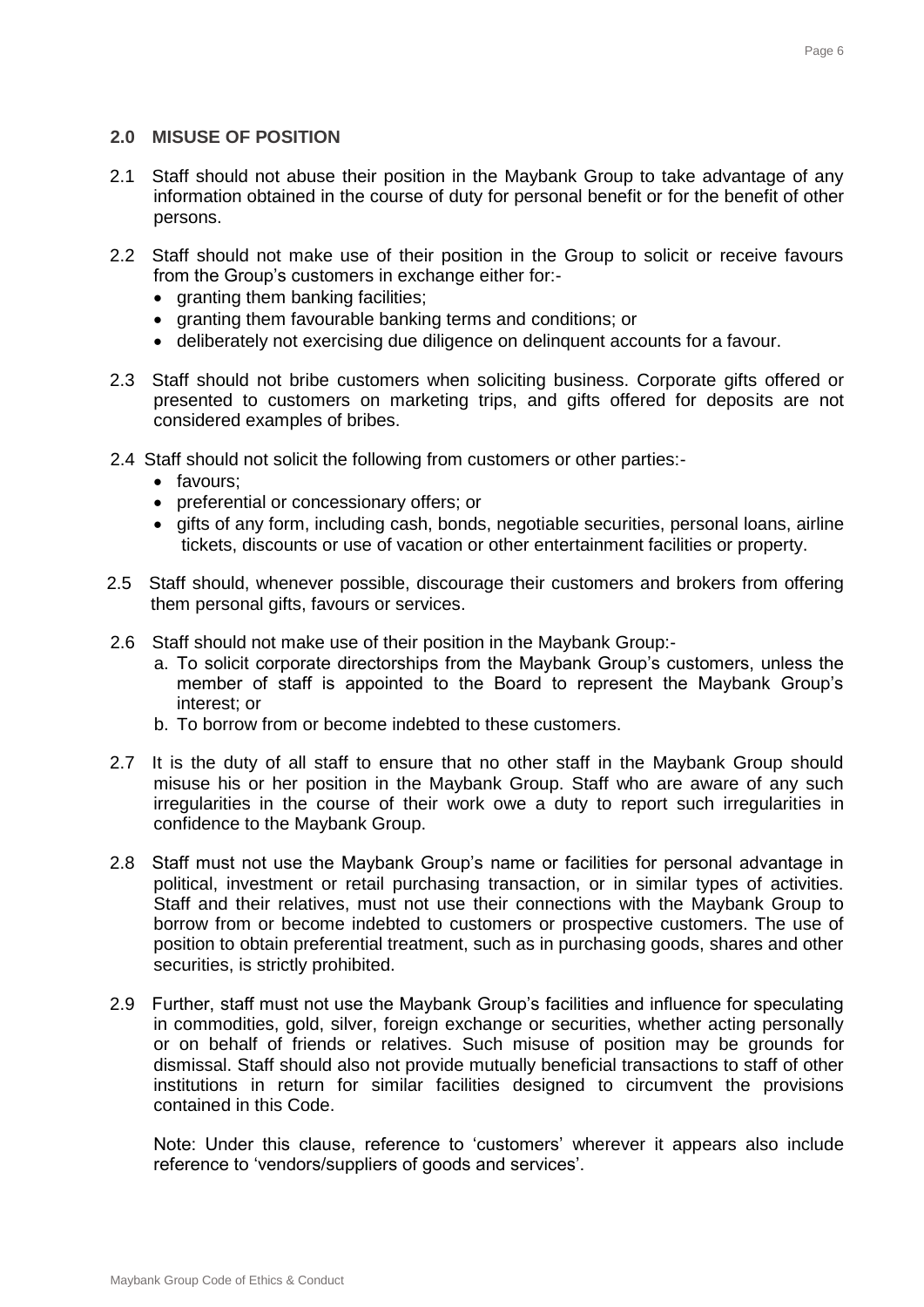## **3.0 MISUSE OF INFORMATION**

- 3.1 Staff should not copy, remove or make use of any information obtained in the course of business for the direct or indirect benefit of themselves or of any other persons.
- 3.2 It is regarded as a misuse of such information if a staff uses information of the Maybank Group or customers to benefit themselves or confer an advantage on themselves or
- any

other persons.

- 3.3 Staff in possession of confidential information should not use it in the following ways for the benefit of themselves or any other persons:
	- a. To influence any customer or any third party in dealing in any transaction: or

b. To communicate such information to any customer.

- 3.4 The above prohibitions relating to the misuse of information continues even after the staff ceases to be employed by the Maybank Group.
- 3.5 Staff in one division, department or branch should not retrieve or obtain information of the Group or customer from another division, department or branch unless the information so received is necessary in their course of work. Any transmission or transfer of information among the divisions, department or branches should be properly authorized.
- 3.6 Staff shall not deal in securities of any company listed or pending listing on a stock exchange at any time when he is in possession of information, obtained as a result of his employment by, or his connection with the Maybank Group which is not generally available to shareholders of that company and the public, and which, if it was so available, would likely bring about a material change in the market price of shares or other securities of the company concerned.
- 3.7 A staff who possesses insider information is also prohibited from influencing any other person to deal in the securities concerned or communicating such information to any other person, including other staff who do not require such information in discharging their duty.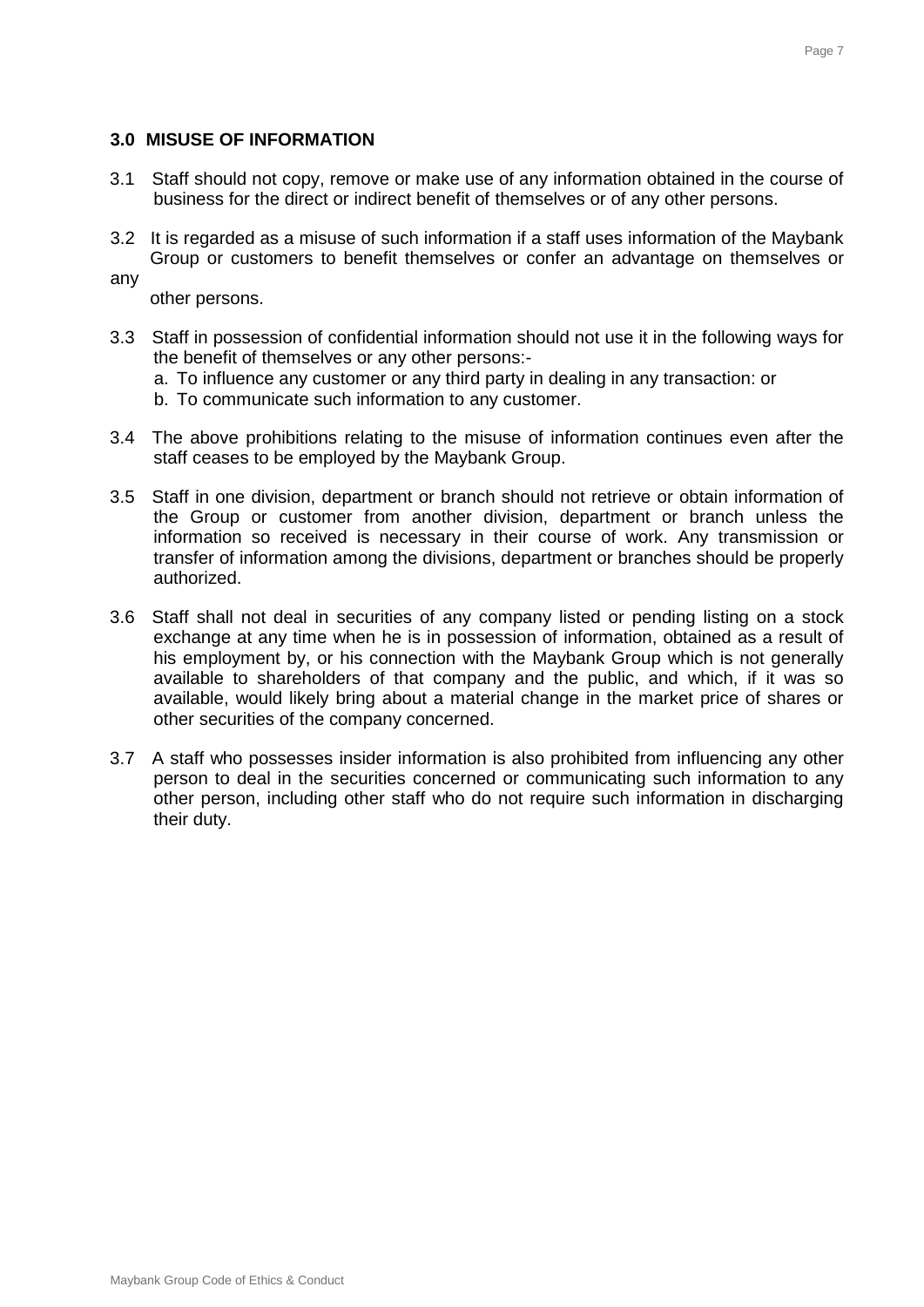#### **4.0 INTEGRITY AND ACCURACY OF RECORDS/TRANSACTIONS**

- 4.1 Staff should ensure that accurate and complete records of the Maybank Group's operations are kept and maintained in such a form and for such a period as determined by the Maybank Group. These records include the following:
	- i) Books, slips, documents, statement;
	- ii) Computer tapes and diskettes;
	- iii) Computer programmes;
	- iv) Microfiches/microfilms; and
	- v) Computer print-outs
- 4.2 Staff should never make entries or allow entries to be made for any account, record or document of the Maybank Group that are false or would obscure the true nature of the transactions as well as to mislead the true authorization limits or approval by the relevant authority of such transactions.
- 4.3 Staff should ensure that any alteration or deletion to records is properly authorized by their superiors. Any removal of records must also be properly documented.
- 4.4 Staff must ensure that Maybank Group's information and records are not copied by unauthorised persons including computer vendors.
- 4.5 Staff should report to their superior immediately upon discovery of any unauthorised copying, entries, deletions or alterations in the Maybank Group's records.
- 4.6 All records and computer files or programs of the Maybank Group, including personnel files, financial statements and customer information, must be accessed and used only for the management-approved purposes for which they were originally intended.
- 4.7 Staff of each country in which the Maybank Group operates in should refer to their local laws and regulation which governs their respective countries on the provisions that provide for criminal penalties against any director, manager, trustee, auditor, employee or agent of a licensed bank who is guilty of willfully making a false entry, or omitting, altering, abstracting, concealing or destroying any entry in the Bank's books of record, reports or documents.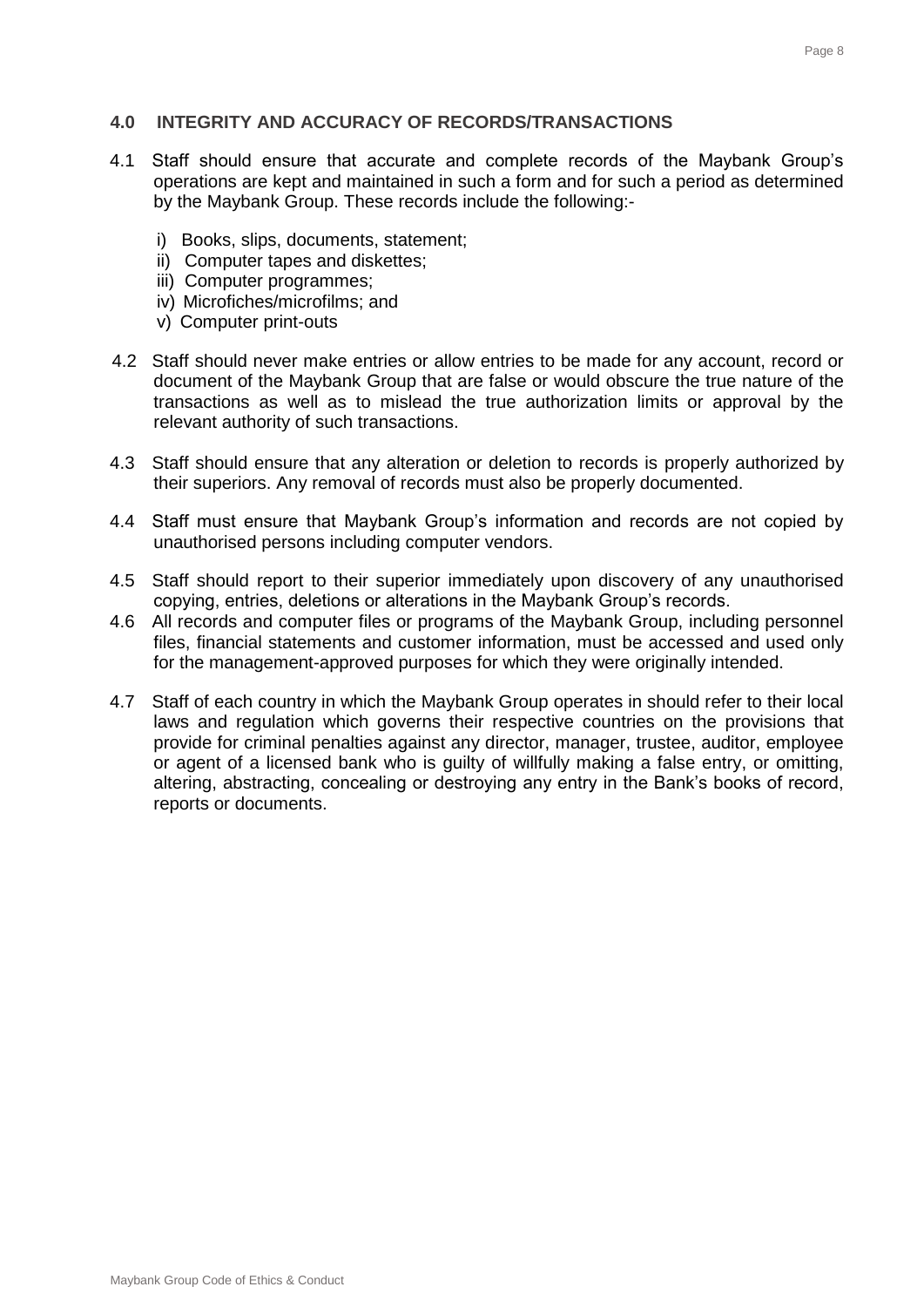# **5.0 FAIR AND EQUITABLE TREATMENT**

- 5.1 All business dealings on behalf of the Maybank Group with current and potential customers, with other members of the staff and with all those who may have caused to rely upon the Maybank Group, should be conducted fairly and equitably. Staff must not be influenced fairly by friendship or association, either in meeting a customer's requirements or in recommending that they be met. Such decisions must be made on a strictly arm-length business basis. All preferential transactions with insiders or related interest should be avoided. If transacted, such dealings should be in full compliance with the law, judging on normal business criteria basis and fully documented and duly authorized by the Board of Directors or an independent party.
- 5.2 No member of staff shall offer any bribe or similar consideration to any person or company in order to obtain business for the Maybank Group. Any commissions paid or other payments made, or favorable terms conceded, or other advantages given, by any staff member in the conduct of the Maybank Group's business shall be in accordance with the Maybank Group's policies on such matters as notified from time to time and shall be promptly recorded in writing.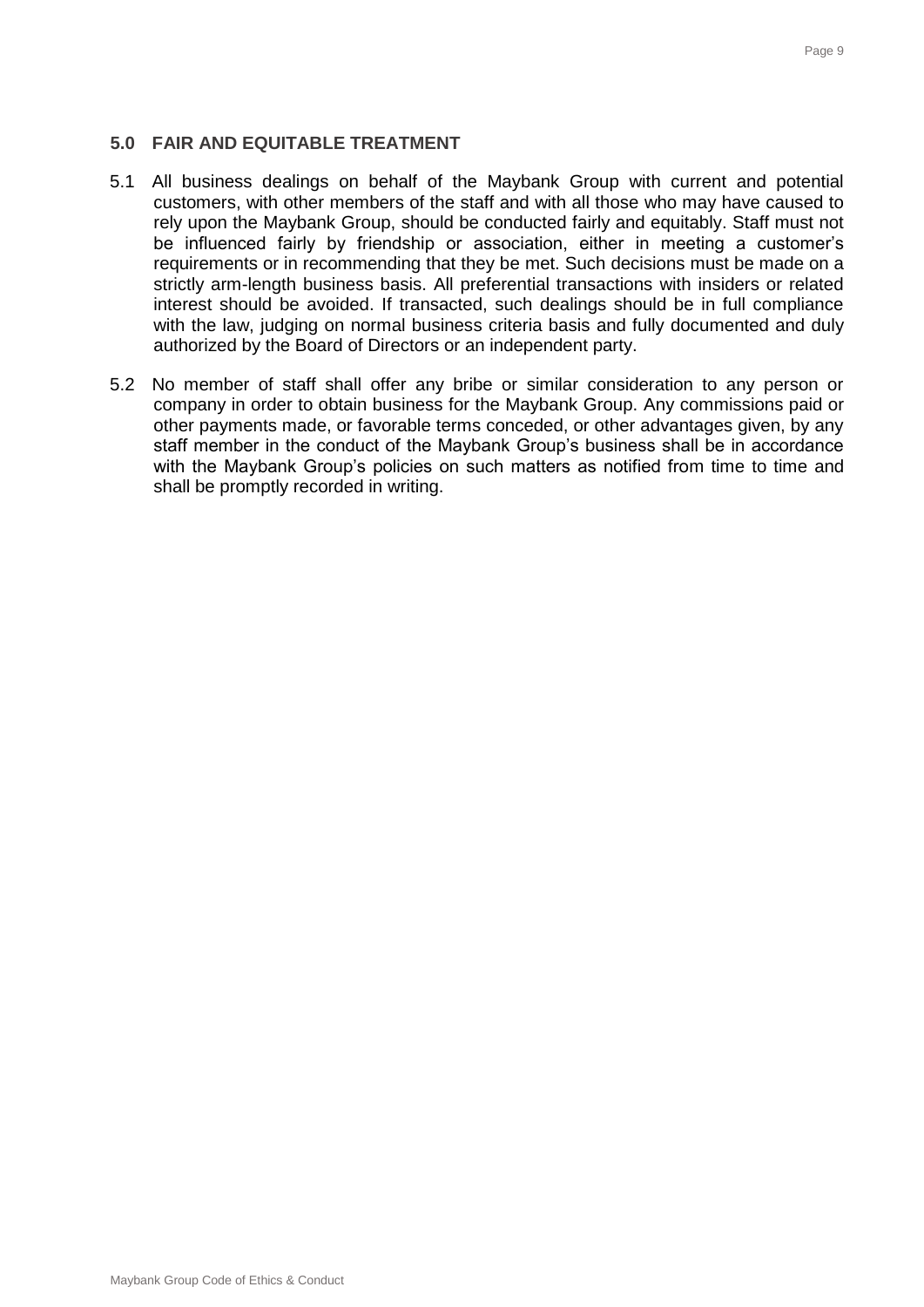# **6.0 RELATIONSHIP WITH CUSTOMERS**

- 6.1 Staff should draw customers' attention to the terms and conditions governing each banking service provided, including all applicable bank charges.
- 6.2 Staff should respond readily and promptly to customers' enquiries on the Bank's terms and conditions of banking services including bank charges.
- 6.3 For matters of abnormal or of suspected abnormal nature in a Branch/Department (such as fraud/defalcation, robbery/theft, cash discrepancy and loss of important document), the Branch Manager or Head of Unit/Sector should immediately inform Group Chief Audit Executive and their respective Country Head giving all the information required in the format specified by the Maybank Group.
- 6.4 Branch should report all customer complaints promptly to the Group Corporate Affairs and copy to Group Chief Human Capital Officer and Group Audit.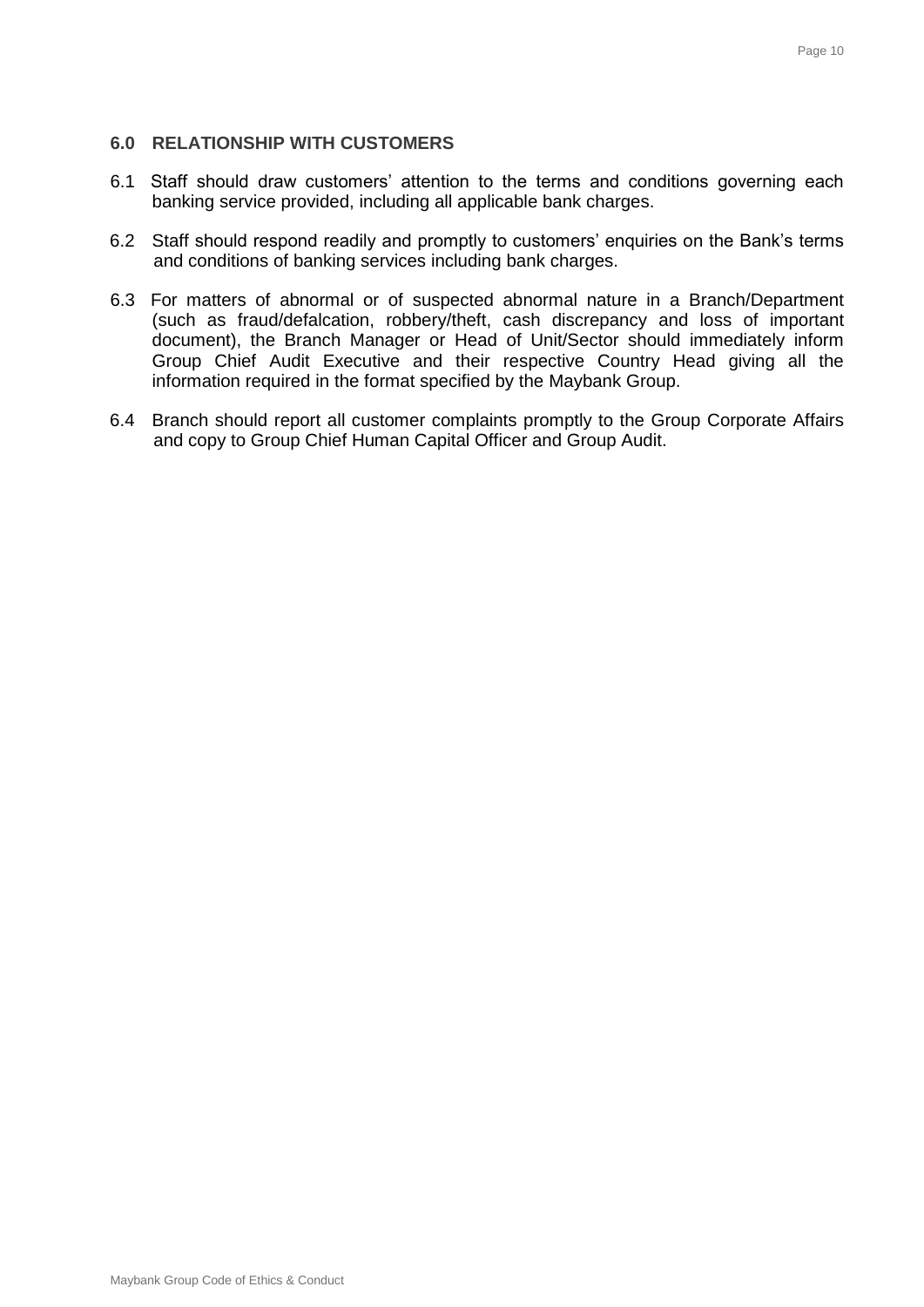#### **7.0 CONFIDENTIALITY**

- 7.1 The confidentiality of relations and dealings between the Maybank Group and its customers is paramount in maintaining the Maybank Group's reputation. Staff is required to keep confidential on all information relating to the Maybank Group's customers including information regarding their accounts and transactions. Employee who resides in countries where the Personal Data Protection Act (PDPA) has been enforced should always abide by this Act.
- 7.2 Staff should not remove or relocate documents or records of customers out of their divisions/departments/branches without the prior approval of their respective managers or department heads.
- 7.3 Staff has a duty to continue protecting the confidentiality of customer information even after cessation of employment with the Maybank Group and except with the Maybank Group's consent, staff shall not divulge or to make use of any secret, copyright material or any correspondence, accounts or dealings of the Maybank Group or its customers. No staff shall in any way use information so obtained for financial gain.
- 7.4 Staff should not reveal to third parties any names or other information in connection with any dealings or transactions with any customer.
- 7.5 Confidential information concerning a customer may be given or made available to third parties only with prior written consent of the customer, when disclosure is authorized under any laws and regulations of respective countries to be made to a police officer investigating into an offence specified in such law, regulations and other permitted disclosures.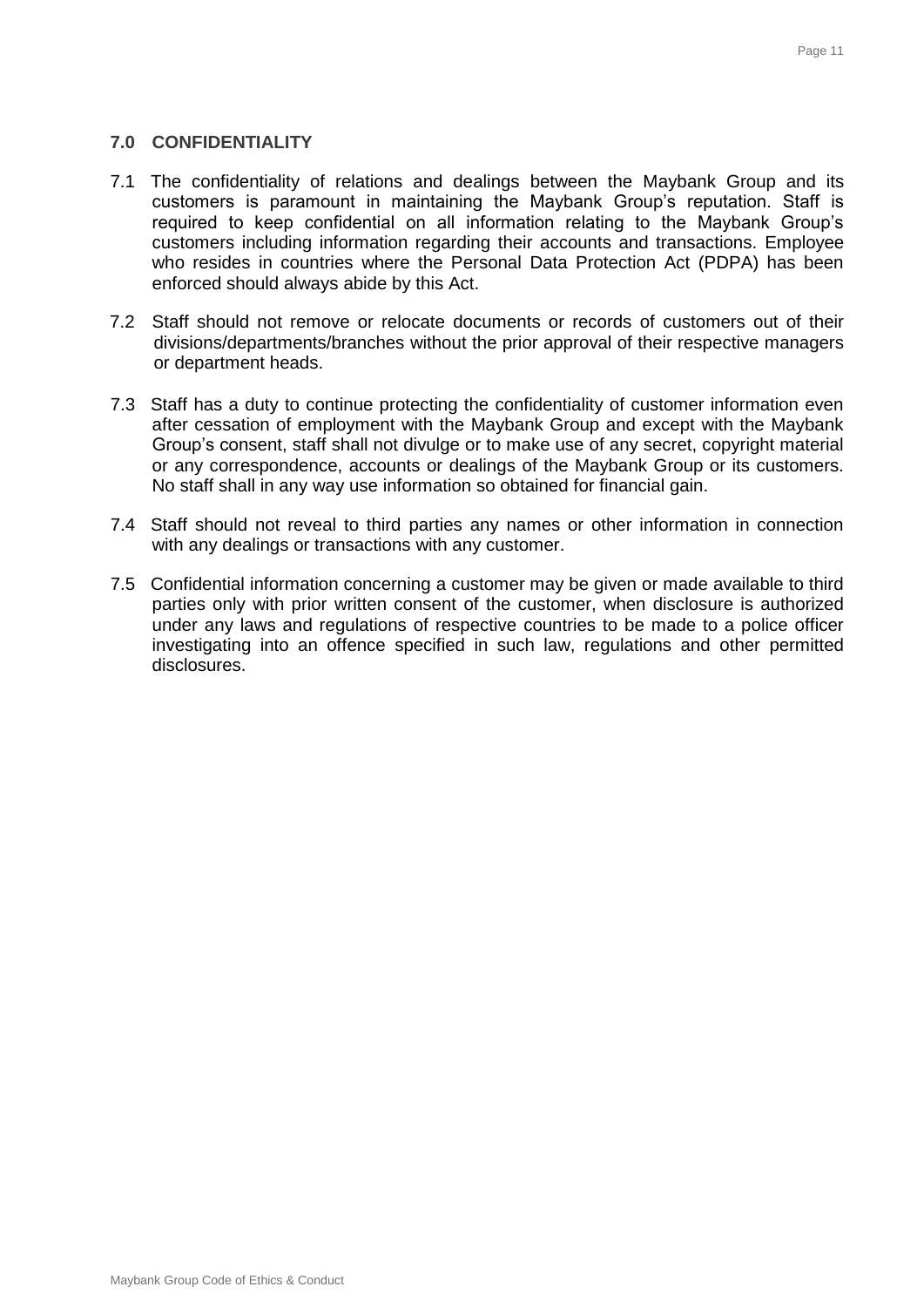# **8.0 MAKING PUBLIC STATEMENTS**

- 8.1 All staff shall not, during or after termination of his employment with the Maybank Group:-
	- Publish or cause to be published or circulate any articles, statements, books, photographs or letters; and/or anting them banking facilities;
	- Give away any interview or broadcast or delivery any lectures or speeches on any matter which concerns his duties or the policies, decisions or the business of the Maybank Group or any matter connected with the Maybank Group without obtaining the prior written consent of the Maybank Group.
- 8.2 For making public statements, the following designated posts are exempted from seeking written permission from the Group if the act is in line with the discharge of official duties of the staff:-
	- Chairman:
	- Vice Chairman;
	- Group President & CEO;
	- Group EXCO Member;
	- Executive Director, and
	- Any spokesmen or persons so designated by the Chairman/Vice Chairman or Group President & CEO or Group EXCO to do so.
	- If permission is granted, it shall be subjected to an implied condition that:
		- a. The proposed publication shall not be published as may reasonably be implied that it had received official support or backing or sponsorship from the Group; or
	- b. The proposed publication shall not bear the words "approved publication" or words to that effect.
- 8.3 Staff wishing to seek permission to publish or write a book or article based on official information must write to the Group Chief Human Capital Officer or any other designated persons, giving details of the proposed publishing of the book or the article.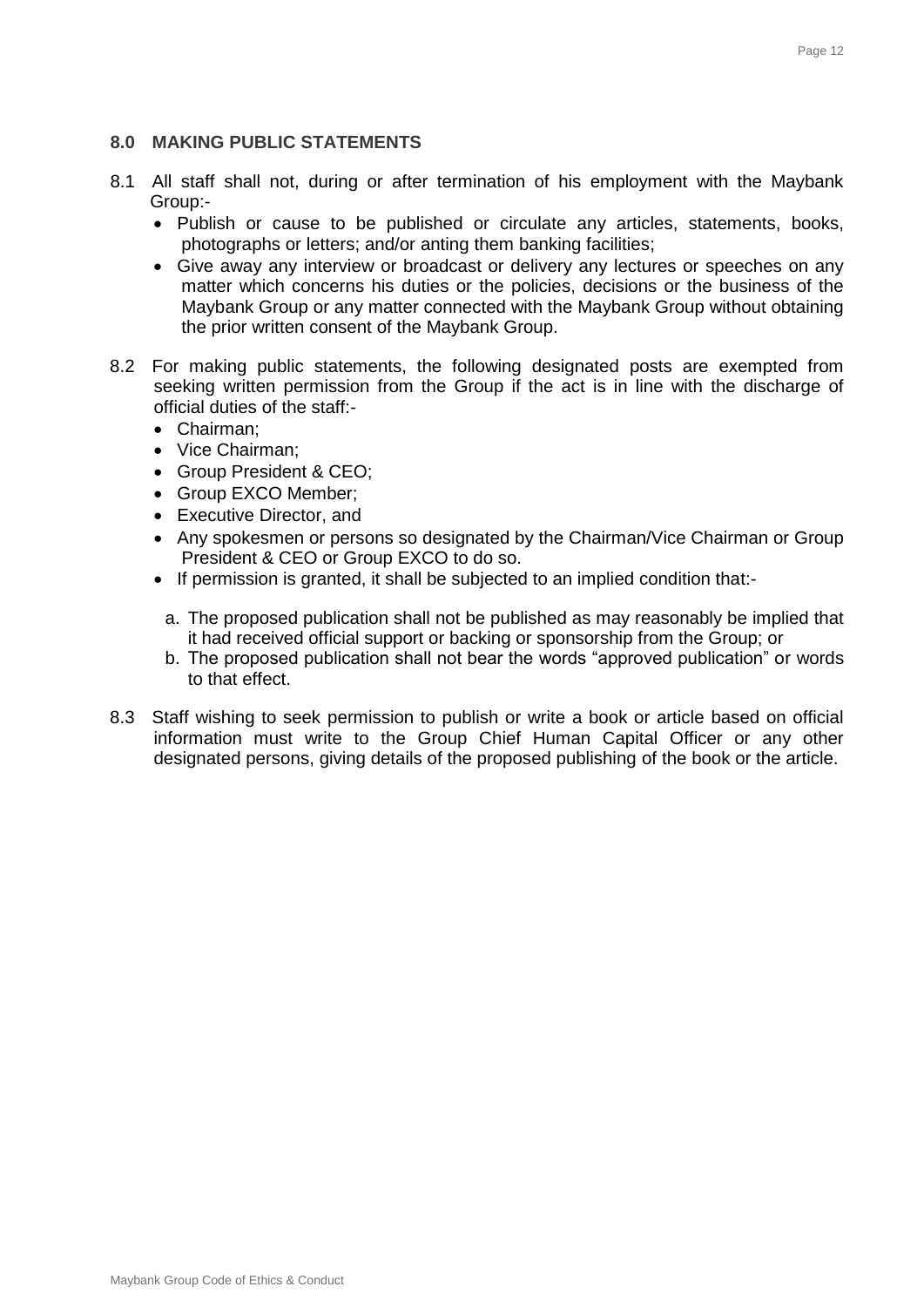## **9.0 SOCIAL MEDIA USAGE**

When using social media such as, but not limited to, personal blogs, social media including Facebook or Twitter, employees are to be mindful that they do not disclose confidential information about the Maybank Group's business, its customers and all other matters related to the Maybank Group. Employees are not authorized to make any commentaries on behalf of the Maybank Group and especially those that would adversely affect the image and reputation of the Maybank Group. Employees are prohibited from using/editing the Maybank Group's logos, pictorial images related to the Maybank Group and trademarks in their own personal social media accounts. Further, employees are required to comply with the Maybank Group's Social Media Usage Policy, Social Media Guidelines, IT Policy on Usage of Internet and IT Policy on Usage of Email when using social media.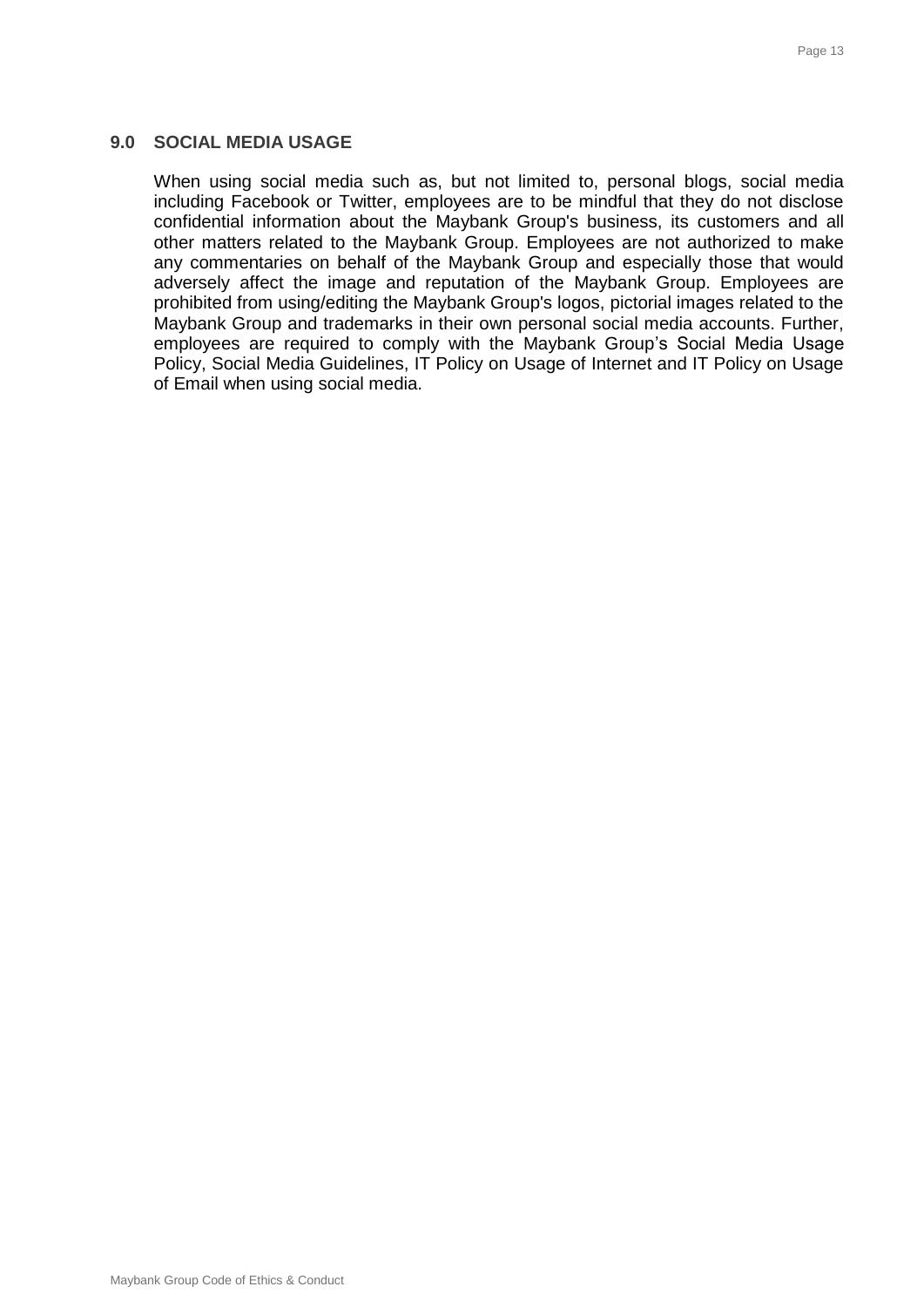# **10.0 INTEGRITY OF THE BANKING SYSTEM**

- 10.1 Staff has the duty to protect the integrity of the banking system. They should not lend themselves to any scheme which could subvert the integrity of the banking system.
- 10.2 Staff should be vigilant against any attempt to use the Bank for illegal purpose or activity, in particular money laundering and terrorism financing.
- 10.3 To prevent the misuse of the banking system and facilities for illegal purposes, staff should satisfy themselves on the identity of persons seeking to open an account or a safe deposit box by verifying their identification documents such as identity card or passport.
- 10.4 Staff should follow strictly the Bank's procedures relevant to each particular transaction. These procedures include verification of customers' identities and assessing customers' honesty, integrity, commercial ability and creditworthiness. The extent of the verification will be in accordance to the banking facilities sought by the customers and the duties prescribed for the staff who attends to the customers.
- 10.5 When a staff suspects that a prospective customer may be involved in illegal activities, the staff should decline to open any account for the customer or provide any other banking service and report to his/her immediate superior.
- 10.6 When an account has already been opened, the staff should inform his/her superior immediately, who should seek the closure of the account as soon as possible as permitted by any contractual and statutory obligations to the customers.

All events such as those in Clause 10.5 above should be properly documented.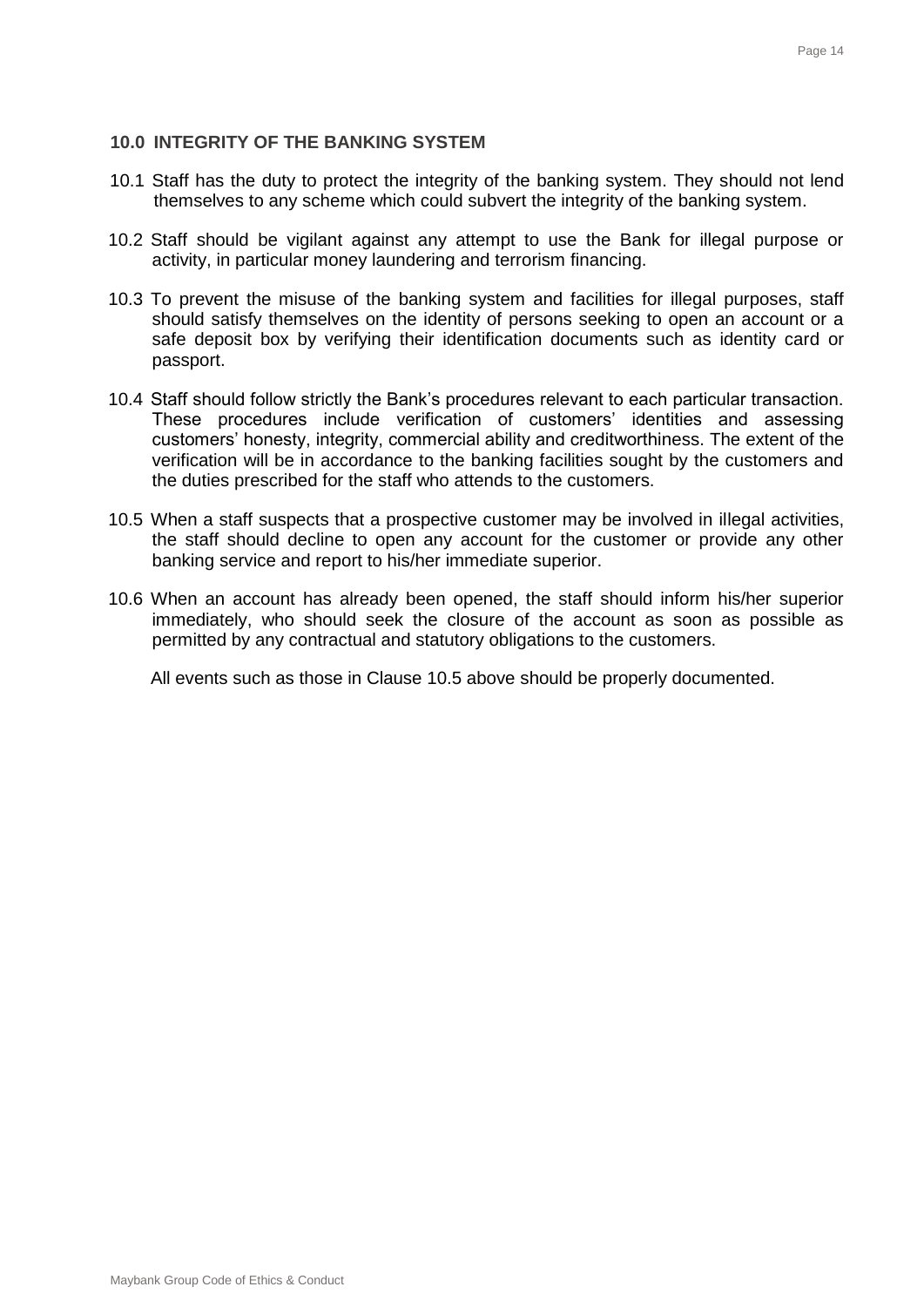# **11.0 REQUIRED KNOWLEDGE AND COMPLIANCE**

- 11.1 Staff, particularly at the senior level, should keep up-to-date with and comply the applicable laws, rules and regulations in their respective area of operations.
- 11.2 Line Managers are required to take reasonable steps to ensure that their subordinates are kept informed of and are familiar with all applicable laws or regulations relevant to their respective operations. They should up-date their subordinates on any change in such laws or regulations.
- 11.3 Staff who are not familiar with the laws and regulations applicable in their area of operations should seek guidance from their immediate superior.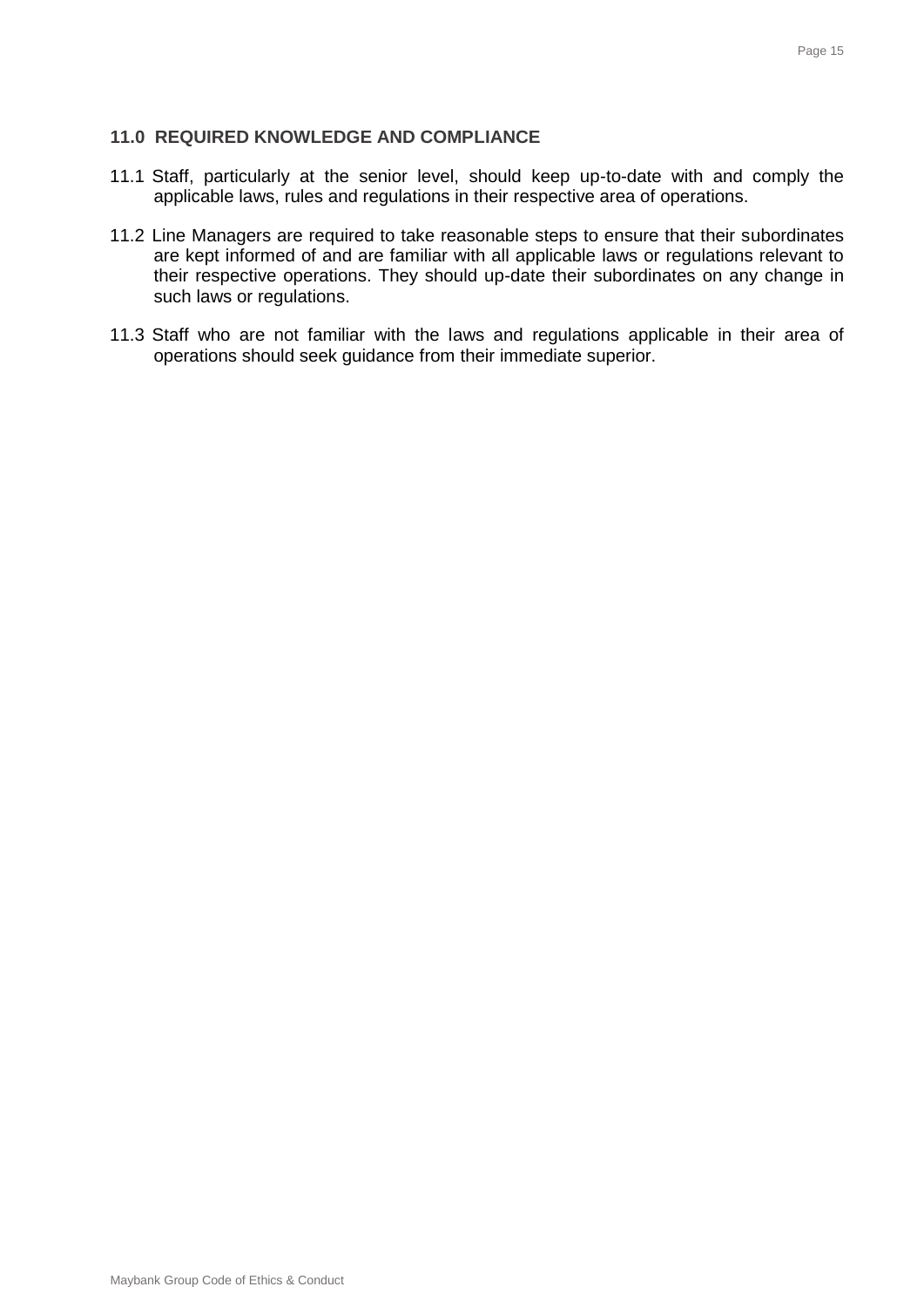# **12.0 PECUNIARY EMBARRASSMENT**

- 12.1 Staff is expected to manage their financial matters well. Maybank Group takes a very serious view such "pecuniary embarrassment" i. e. the state of one's indebtedness.
- 12.2 Staff is deemed to be in state of pecuniary embarrassment:
	- a. Where he is a judgment debtor, for as long as the judgment debt remains unsettled of execution has not been granted; or
	- b. Where he is a bankrupt or an insolvent wage earner, for as long as he remains as an undischarged bankrupt or for as long as any judgment against him in favour of the official assignee remains unsatisfied and a stay of execution has not been granted.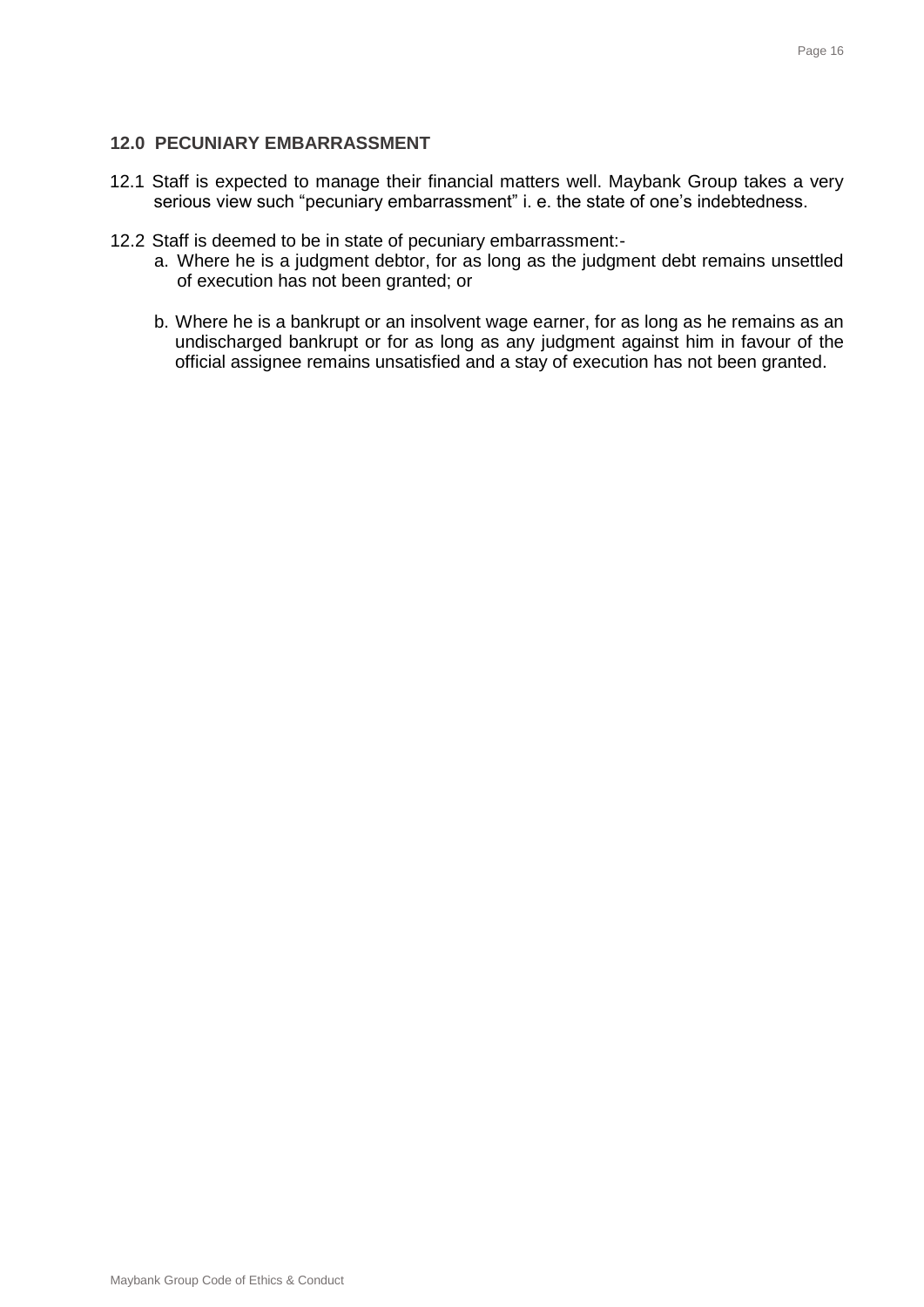# **13.0 AVENUE TO EXPRESS VIEWPOINT OR COMPLAINT**

13.1 Staff may express their viewpoint or their complaint on any matter or person with the Maybank Group's interest at heart direct to the Group Chief Human Capital Officer in writing.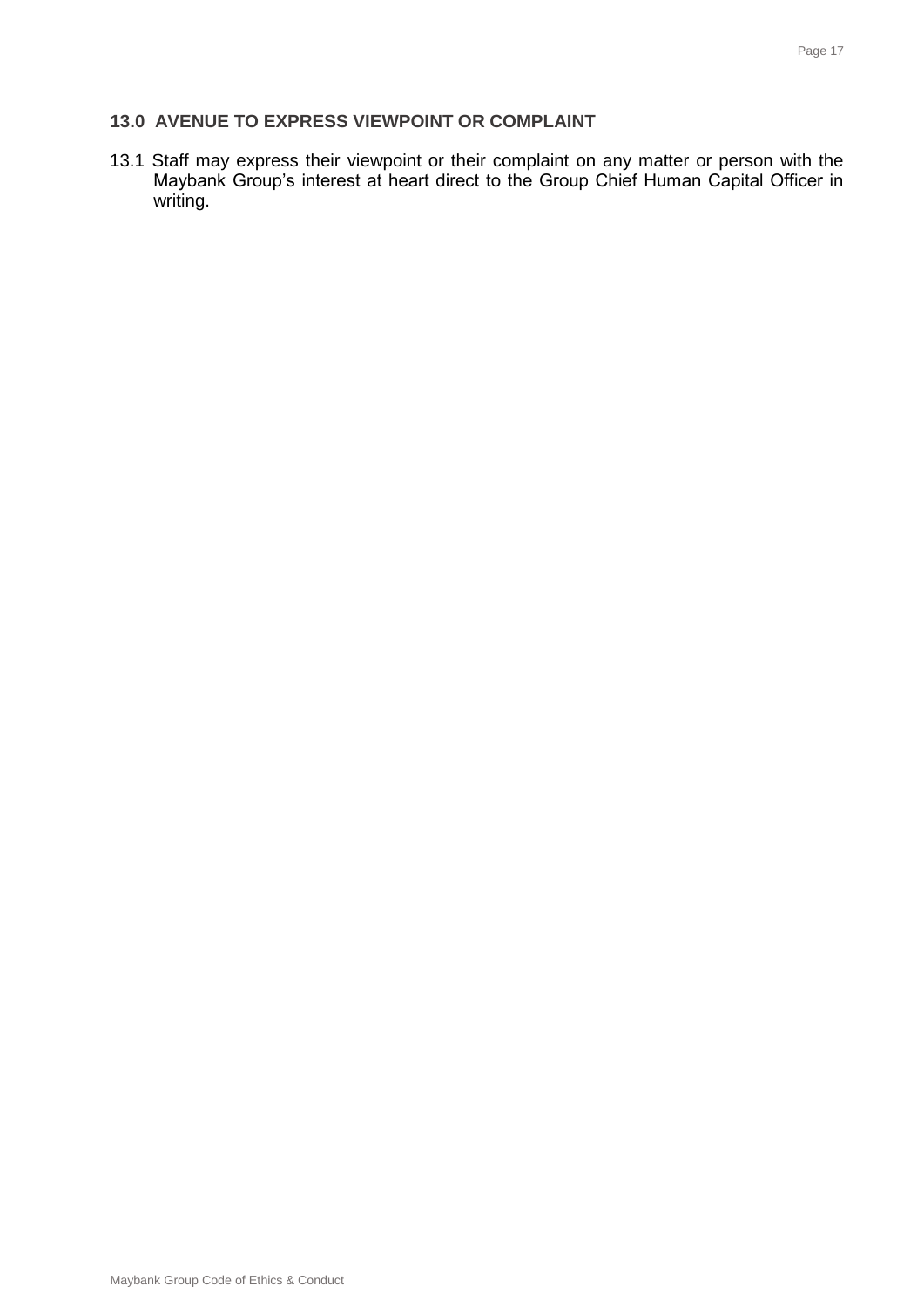# **14.0 PROHIBITED CONDUCT OF PERSON IN POSESSION OF INSIDE INFORMATION**

- 14.1 The Bank and its staff should observe all provisions contained in this Code and in addition to the requirements of respective laws and regulation in each countries that prohibits any person from using **inside** information to:
	- acquire or dispose of, or enter into an agreement for or with a view to acquire or dispose such securities; or
	- procure, directly or indirectly, an acquisition or disposal of, or the entering into an agreement for or with a view to the acquire or dispose of such securities.
- 14.2 A person is an "insider" if that person:
	- possesses information that is not generally available which on becoming generally available a reasonable person would expect it to have a material effect on the price or the value of securities; and
	- knows or ought reasonably to know the above.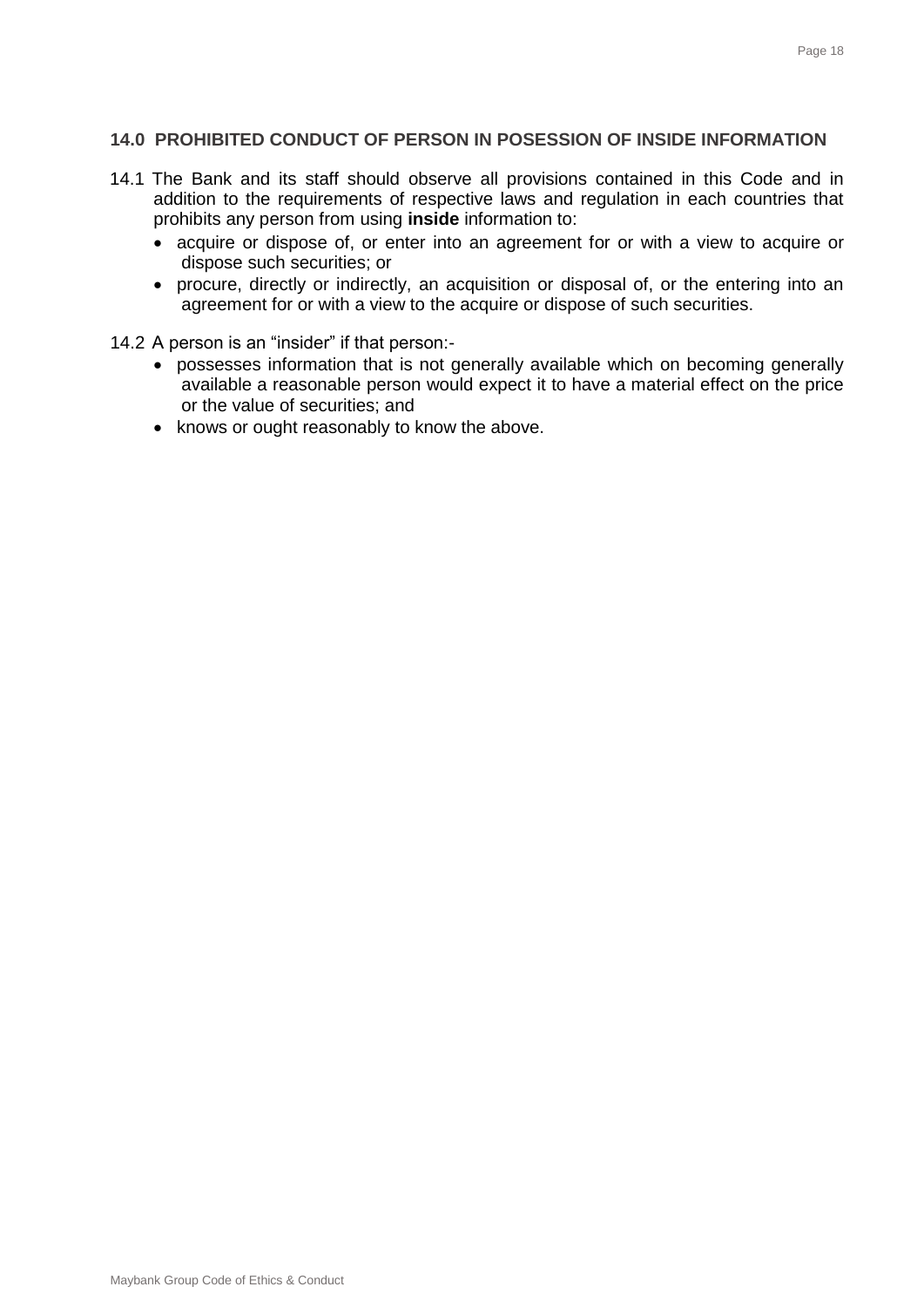# **15.0 MONEY LAUNDERING AND TERRORISM FINANCING**

- 15.1 Money Laundering is the process by which one conceals funds of dubious or illegal origin and then disguises them as legitimate proceeds of lawful activities.
- 15.2 All employees must abide by the respective countries laws and regulation pertaining to the Anti-Money Laundering which provides for the offence of money laundering, the measures to be taken for the prevention of money laundering and terrorism financing offences and to provide for the forfeiture of terrorist property and property involved in, or derived from, money laundering and terrorism financing offences, and for matters incidental thereto and connected therewith.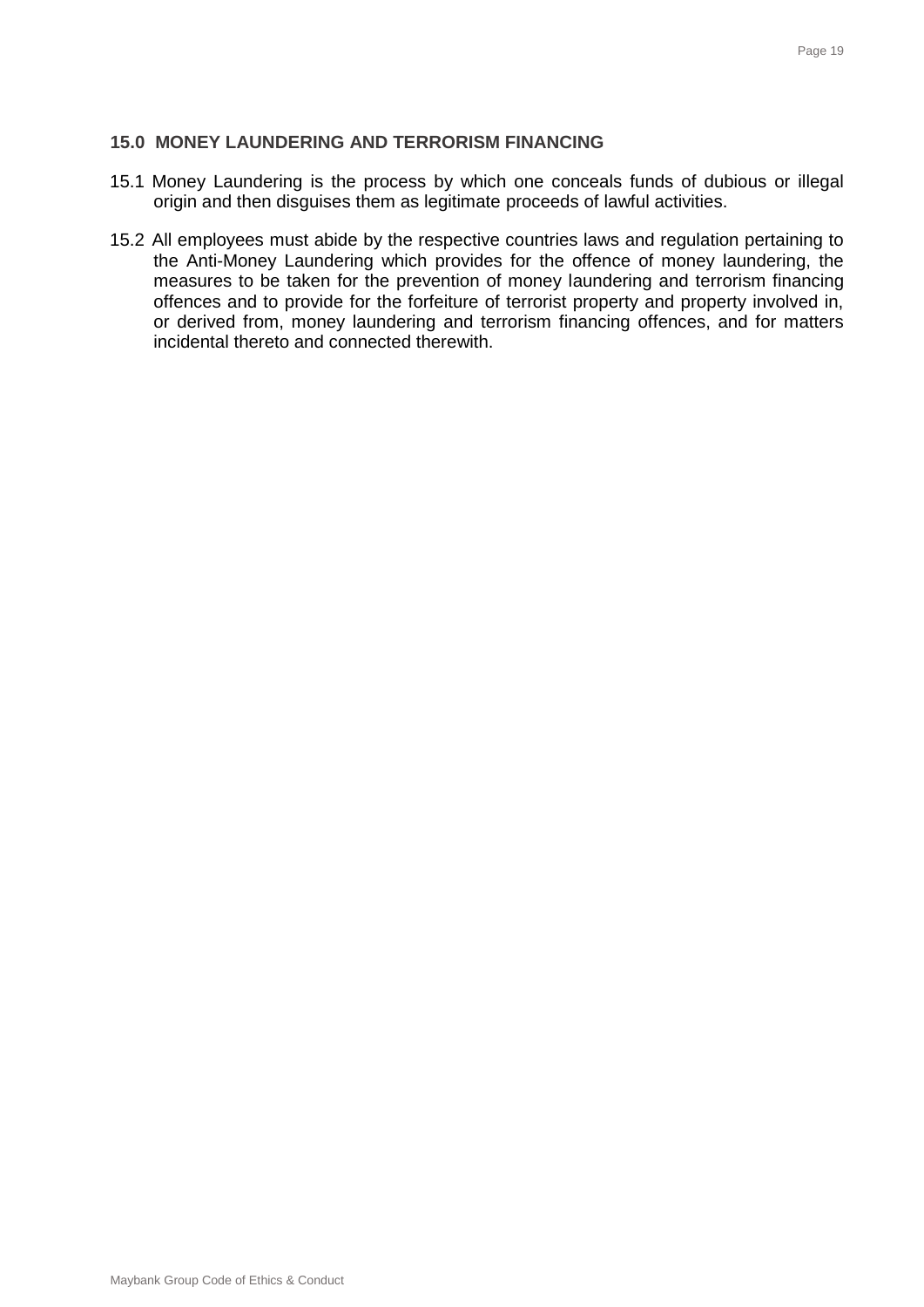## **16.0 COMPUTER CRIMES**

- 16.1 All employees need to abide with their respective laws and regulation on computer crimes four (4) main offences relating to misuse of computers as stated below:-
	- Hacking and unauthorized access to computer material;
	- Unauthorized modification of the contents of the Maybank Group's computers;
	- Unauthorized communication directly or indirectly of a number, code, password or other means of access to the Maybank Group's computers; and
	- Abetment and attempts to commit the offences described above.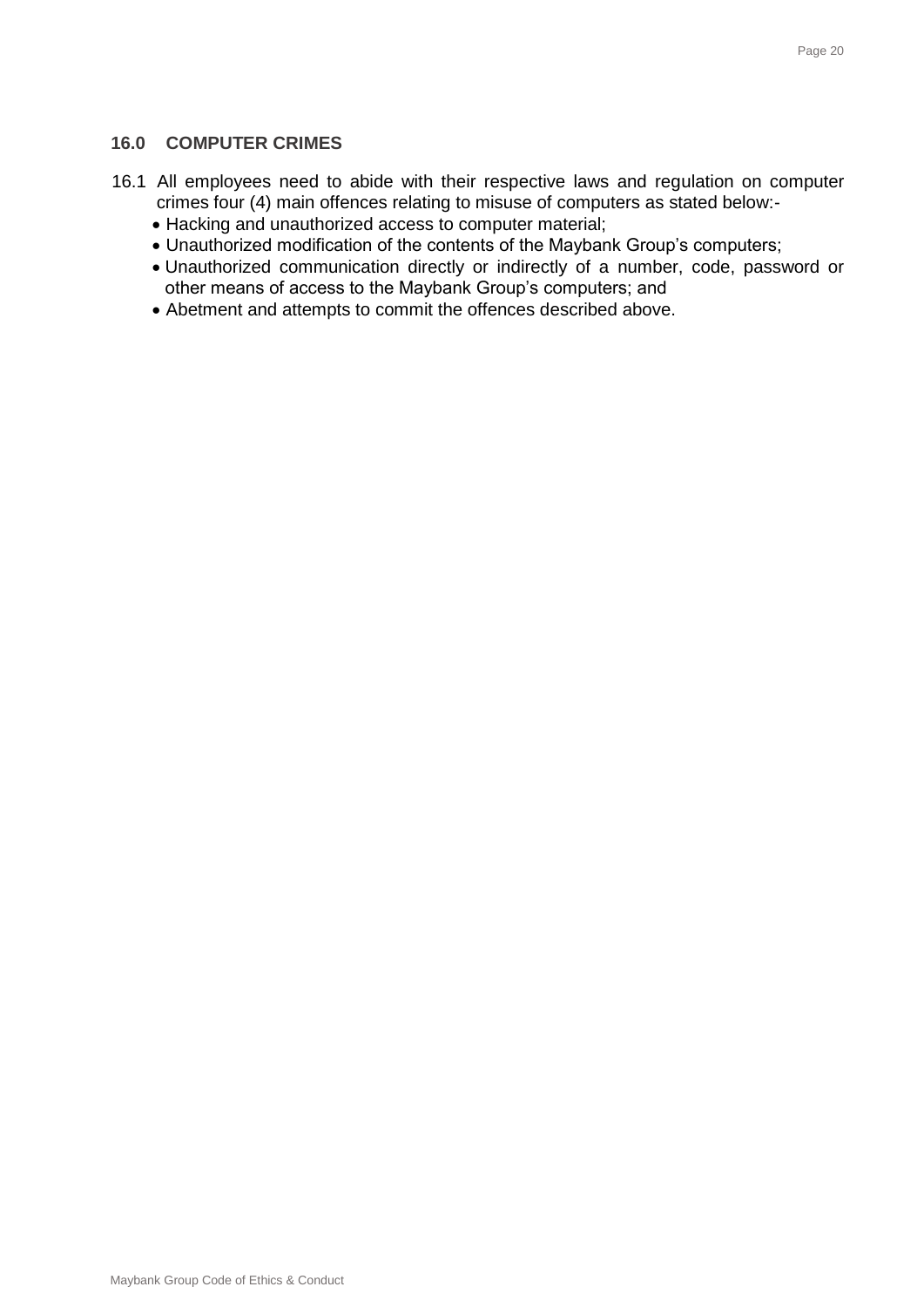#### **17.0 SEXUAL HARASSMENT**

Every employee is entitled to work in a safe and conducive environment. The company views sexual harassment as a serious offence and appropriate action will be taken against any staff found guilty of committing the offence. Examples of sexual harassment:

- Jokes of a sexual nature;
- Touching or any bodily contact;
- Repeated requests for dates;
- Transmitting e-mails or pictures of a sexual nature; and
- Displaying picture, objects of a sexual nature.

All incidences of sexual harassment must be reported to Group Human Capital for further investigation. Countries are required to adopt the spirit of this provision into their respective local policies. Countries are to ensure that their local laws and regulations in respect of sexual harassment are observed.